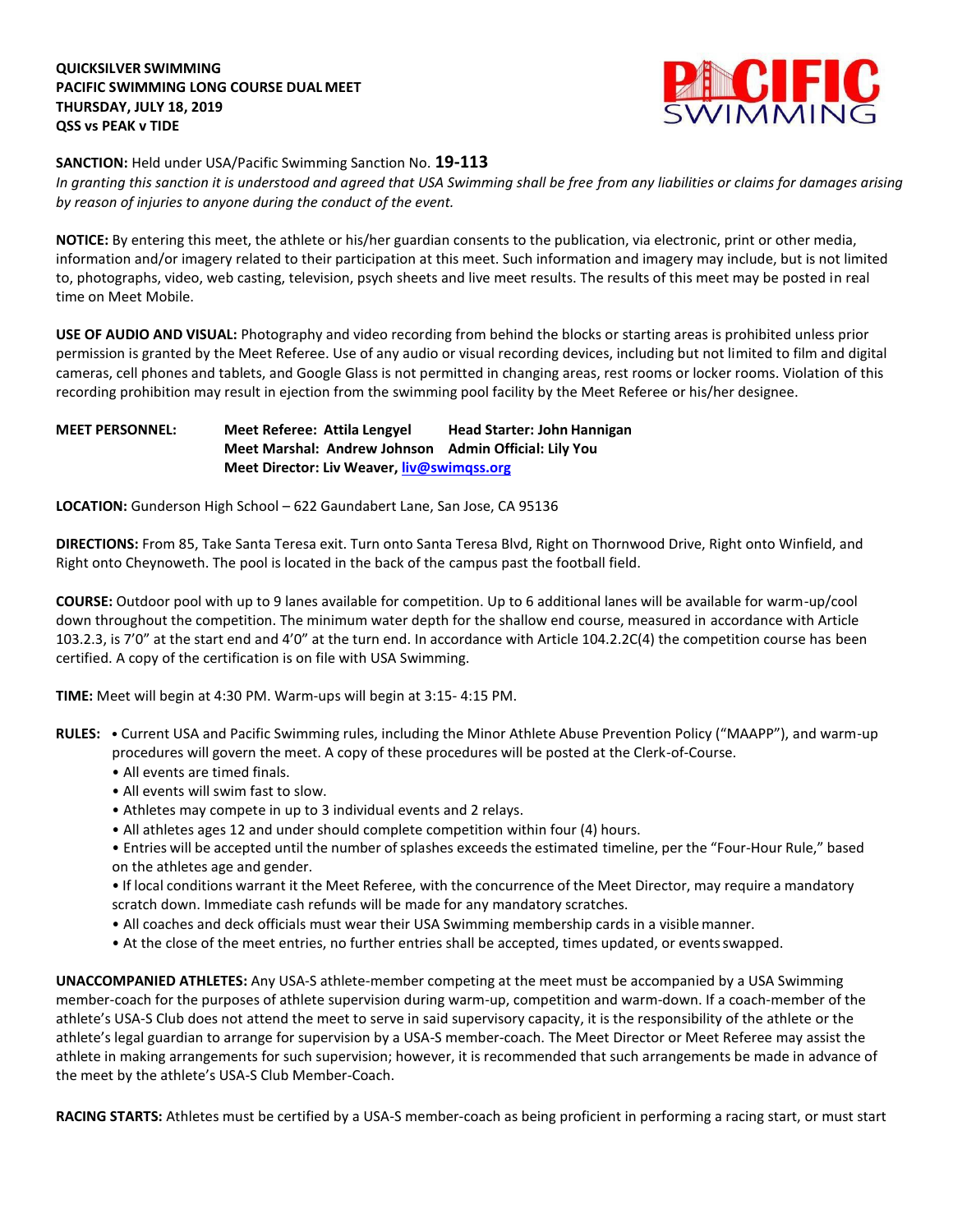the race in the water. It is the responsibility of the athlete or the athlete's legal guardian to ensure compliance with this requirement. THIS WILL BE STRICTLY ENFORCED. COACHES WILL BE ASKED PRIOR TO THE MEET AND AT THE COACHES MEETING TO ENSURE ATHLETES ARE PROPERLY DIVE CERTIFIED.

**RESTRICTIONS:** • Smoking and the use of other tobacco products is prohibited on the pool deck, in the locker rooms, in spectator

seating, on standing areas and in all areas used by athletes, during the meet and during warm-up periods.

- Sale and use of alcoholic beverages is prohibited in all areas of the meet venue.
- No glass containers are allowed in the meet venue.
- No propane heater is permitted except for snack bar/meet operations.
- All shelters must be properly secured.
- Deck Changes are prohibited.

• Destructive devices, to include but not limited to, explosive devices and equipment, firearms (open or concealed), blades, knives, mace, stun guns and blunt objects are strictly prohibited in the swimming facility and its surrounding areas. If observed, the Meet Referee or his/her designee may ask that these devices be stored safely away from the public or removed from the facility. Noncompliance may result in the reporting to law enforcement authorities and ejection from the facility. Law enforcement officers (LEO) are exempt per applicable laws.

 Operation of a drone, or any other flying apparatus, is prohibited over the venue (pools, athlete/coach areas, spectator areas and open ceiling locker rooms) any time athletes, coaches, officials and/or spectators arepresent.

• No entry until 3:00 PM due to school being in session. No early set-up permitted.

**ELIGIBILITY:** • Athletes must be current members of USA-S and enter their name and registration number on the meet entry card as they are shown on their Registration Card. If this is not done, it may be difficult to match the athlete with the registration and times database. The meet host will check all athlete registrations against the SWIMS database and if not found to be registered, the Meet Director shall accept the registration at the meet (a \$10 surcharge will be added to the regular registration fee). Duplicate registrations will be refunded by mail.

• Entries with "NO TIME" will be accepted, but coaches are highly encouraged to enter coach verified times for all NT athletes to ensure a smooth meet flow.

• Disabled athletes are welcome to attend this meet and should contact the Meet Director or Meet Referee regarding any special accommodations on entry times and seeding per Pacific Swimming policy.

• Athletes 19 years of age and over may compete in the meet for time only, no awards. Such swimmers must have met standards for the 17-18 age group.

- The athlete's age will be the age of the athlete on the first day of themeet.
- Athlete's must be members of QSS, PEAK or TIDE, or unattached athletes registered with QSS, PEAK or TIDE to participate.

**ENTRY FEES:** \$4.00 per event plus a \$10.00 participation fee per athlete. Relay events are \$9.00 per event. Entries will be rejected if payment is not sent at time of request. No refunds will be made, except mandatory scratch downs.

**ONLINE ENTRIES:** Athletes must enter through their club's Team Unify entry system. Entries are due Tuesday, July 9. Make team check payable to: QuickSilver Swimming. Hand deliver team check to Meet Director at start of meet.

**RELAY ENTRIES:** Relay entries will be entered by coaches on deck. Relay cards will be emailed in advance as well as available on deck. All athletes entered in relays must already be entered in the meet and pay the \$10.00 splash fee. Relay cards must be turned into the Computer Operator by 4:00pm for the Mixed Medley Relays and by the end of event #14 for the Mixed Free Relays.

**CHECK-IN:** All individual events will be pre-seeded. All relays will be deck seeded.

**SCRATCHES:** Any athletes not reporting for or competing in an individual timed final event that they have entered shall not be penalized.

**AWARDS:** None.

**ADMISSION:** Free.

**SNACK BAR & HOSPITALITY:** Coaches and working deck officials will be provided dinner. A food truck may be on site.